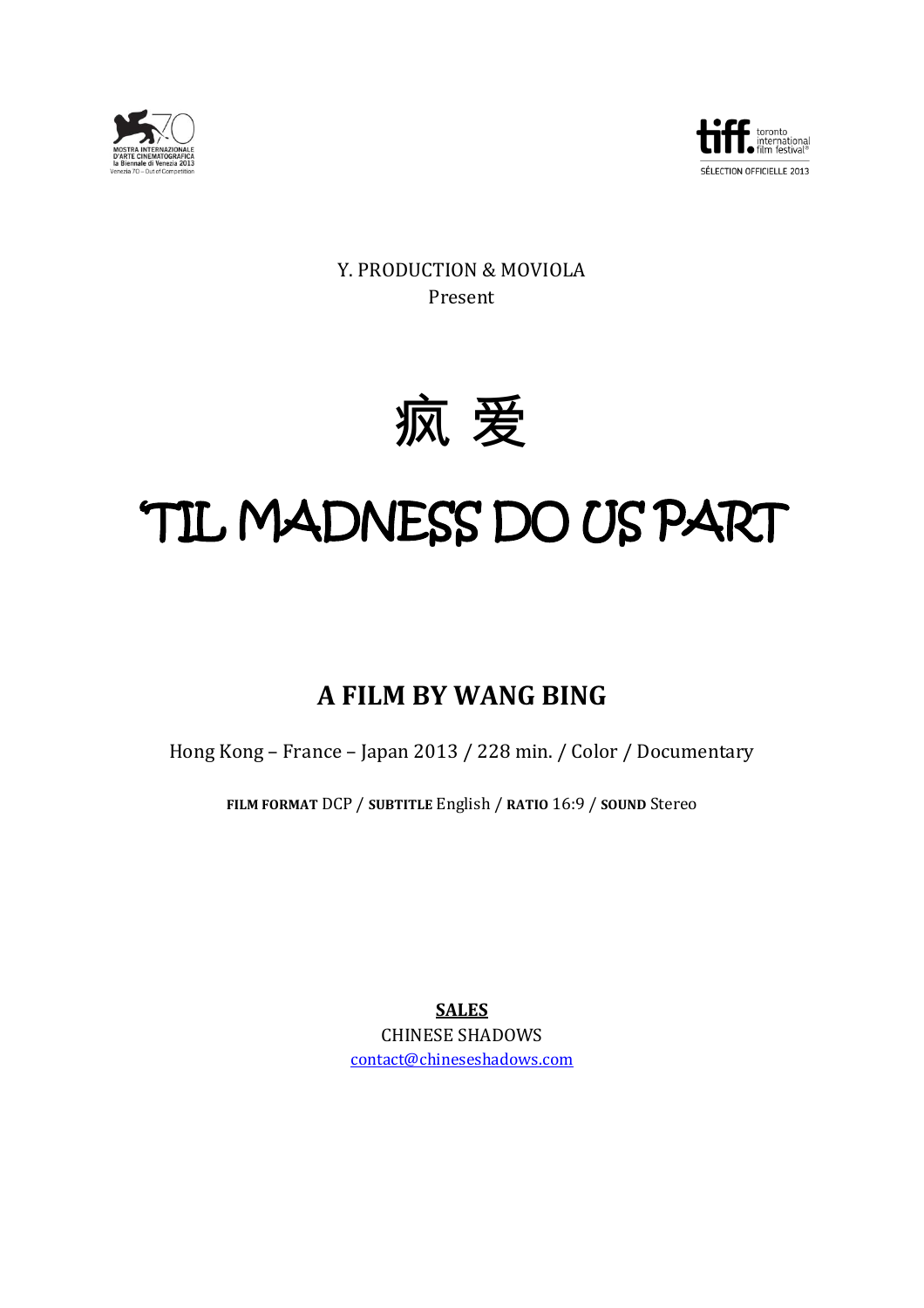## **LOGLINE**

Diary of the daily love and loneliness of a group of men locked in one floor of a Chinese small city's asylum.

## **SYNOPSIS**

In an isolated asylum live 12 months a year fifty men who spend their days locked in one floor, with few contact with the outside world, even with the medical team. Each has been committed for different reason: they have mental problems, killed people, or have upset some local officials. But once inside, they share the same empty life, walking along the same iron wire fence courtyard, looking for comfort and human warmth.

## **SYNOPSIS** - **SHORT VERSION**

'TIL MADNESS DO US PART is the portrait of a group of men secluded from society. Surviving in a small world composed of a few rooms and one corridor, their only freedom is now to behave and befriend as they want.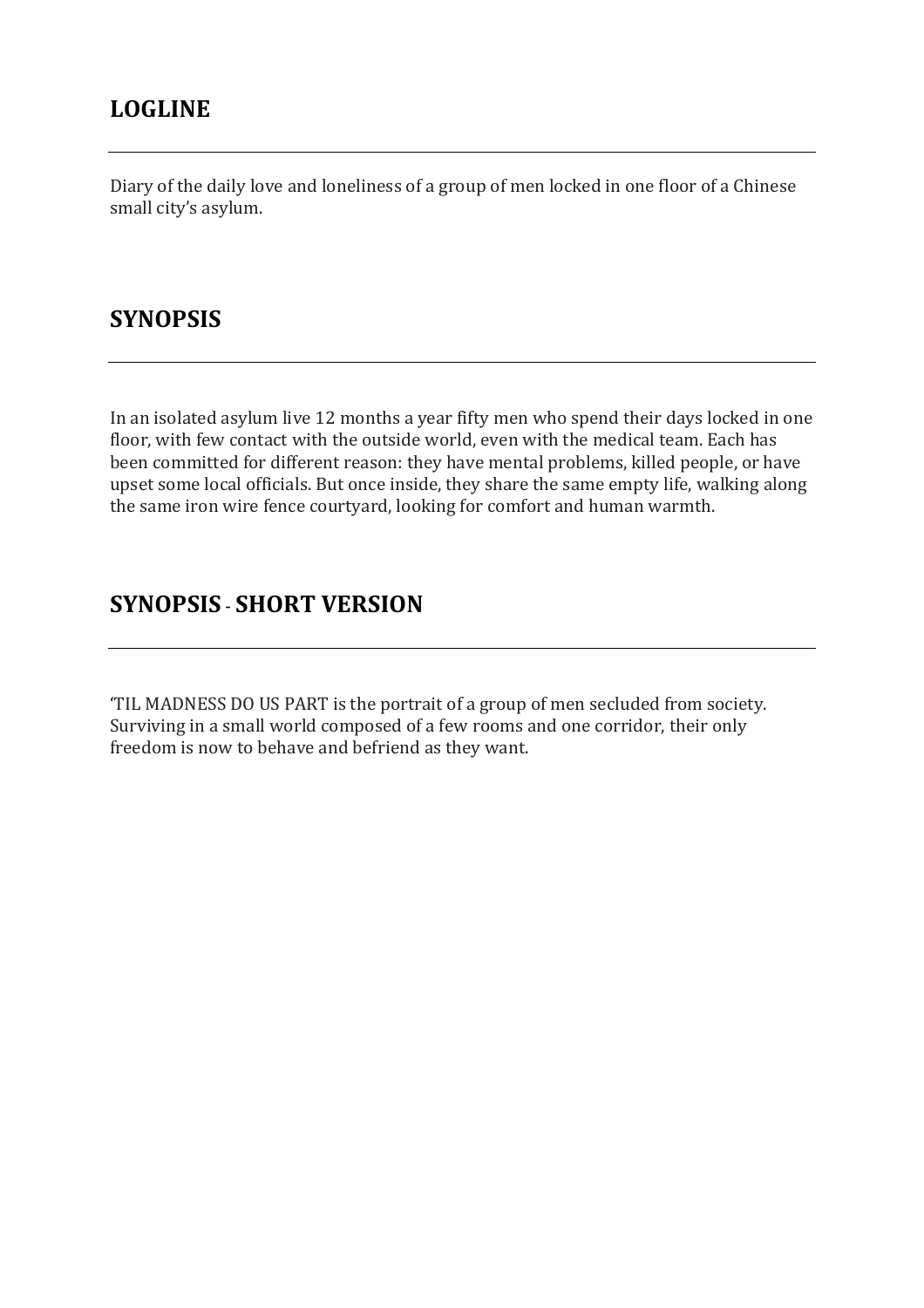## **INTRODUCTION**

Shot with detailed precision and in unobtrusive HD, 'TIL MADNESS DO US PART documents daily life inside of an isolated mental hospital in the southwest of China.

Home to about a hundred men, the decrepit institute, with its intimidating fences, houses its patients in grime and seclusion. Aged between 20 and 50, these men are detained for various reasons and disorders. Some have killed. Some are simply outsiders, forsaken by the local government for having upturned the rules. Lonely, abandoned by relatives who seldom visit, they look for comfort and warmth; they look for physical affection. They kiss and touch each other's bodies and often, at night, they look for someone to sleep with; someone to share incoherent dreams of affection on cold winter nights.

Wang Bing's visual account of the strangeness of the institute and its ghost-like inhabitants echoes the hypnotic rhythm of compulsive behaviour. We watch the exhaustive comings and goings of men along the corridors—their repeated disjointed gestures, their habitual smoking, their dressing and undressing—without ever losing attention.

The director's unique way of setting his understanding eye over minute gestures and apparently trivial situations eases the minds of his subjects, who engage the camera with unprecedented candour. By deliberately withholding judgment and refraining from commenting, Wang actually renders a ferocious critique of the system. The eloquent beauty he extracts from dirty, raw material creates a new form of plastic art—one of great visual and emotional impact—that draws from his earlier works such as *West of the Tracks*. Bursting from squalid shadows, the violent explosion of morning light sculpts in white sheets the bed where two men have spent the night, in a *Michelangeloesque* depiction of tender *amour fou*.

**Giovanna Fulvi, International Programmer, Toronto International Film Festival**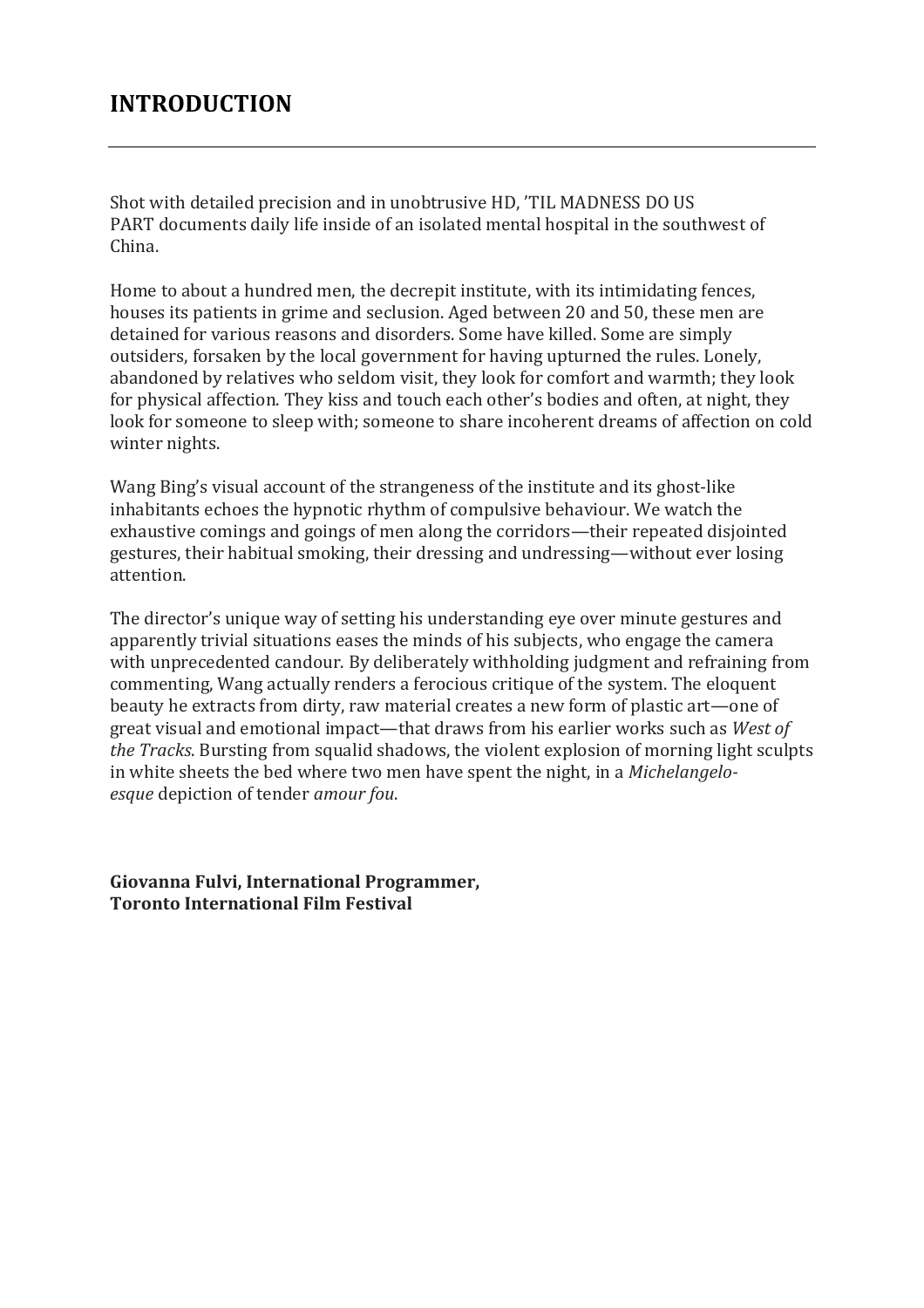### **DIRECTOR'S NOTES**

In the fall of 2003, I randomly discovered a mental hospital near Beijing. There was nobody outside. It seemed empty. I walked alone inside it.

I began to feel very strange. All the doors and the windows were closed and sealed. The walls were falling apart and all mottled. I was attracted by the strangeness there.

Suddenly behind a locked door, I got myself facing a group of men. They were wearing blue and white gown. A nurse came and told me that they were the patients of the hospital. I talked with her. She said many of them have been living there for ten to twenty years. I felt something very strong towards them, which made me want to make a film. But the hospital refused to let me shoot.

In 2009, I went to the hospital again. Some of the patient I had seen had passed away. So I keep thinking that I should make a film about the life of the men inside Chinese Asylum.

In 2012 I went to a new mental hospital and this time they let me get inside with my camera. So I started 'TIL MADNESS DO US PART.

There is no freedom in this hospital. But when men are locked inside a closed space, with iron wire fence and no freedom, they are capable of creating a new world and freedom between them, without morality or behavior restriction.

Under the night-light, the bodies are like ghost, looking for their needs of love: physical or sentimental.

This film approaches them at a moment where they are abandoned by their families and society. The repetition of their daily life amplifies the existence of time. And when time stops, life appears.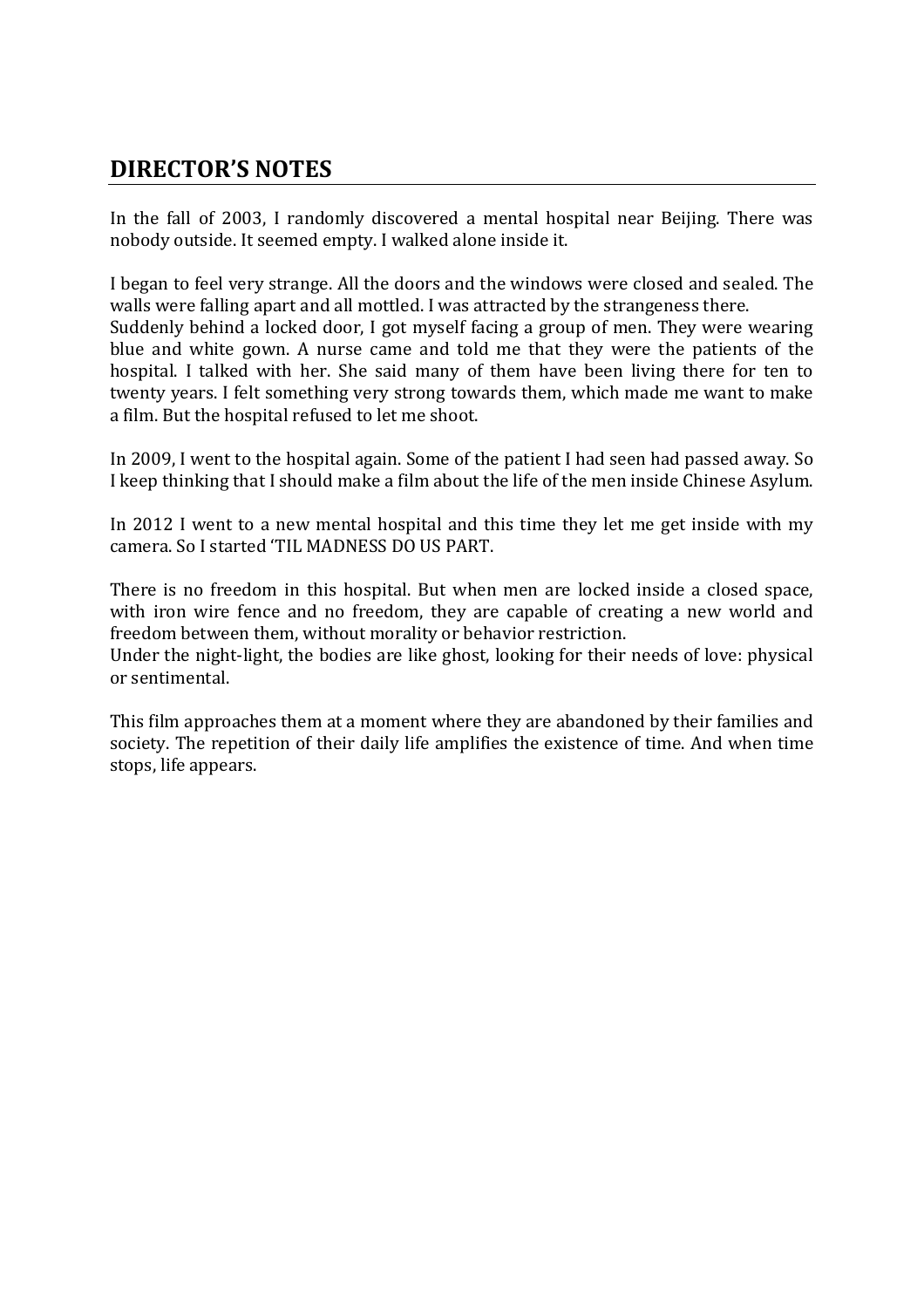## **DIRECTOR'S BIOGRAPHY**

Born in Xi'an, Shaanxi Province, China, in 1967, Wang Bing studied photography at the Lu Xun Academy of Fine Art (1992) and cinematography at Beijing Film Academy (1995). He began his independent filmmaking career in 1999.

#### **FILMOGRAPHY**

#### **2013 'TIL MADNESS DO US PART (FENG AI)**

Documentary, 227 minutes. Venice Film Festival, Out of Competition Toronto IFF Vancouver IFF Busan IFF Doclisboa 2013, Competition Viennale Copenhague CPH:DOX Festival des [3 Continents](http://www.3continents.com/) of Nantes, La Mongolfière d'argent Award

#### **2012 ALONE (GUDU)**

Documentary, 90 minutes. Critic Award in Black Movie Festival Rotterdam IFF

#### **2012 THREE SISTERS (SAN ZIMEI)**

Documentary, 153 minutes. Orrizonti Best Film in Venice Film Festival Best Film in Doc Lisboa Best Film Award, Audience Award in Festival des 3 Continents Best Documentary Asia Africa Award in Dubai IFF Grand prix, Ecumenical jury Award, E-changer Award, Don Quijote Award in Fribourg FIFF

#### **2010 THE DITCH (JIA BIAN GOU)**

Feature Film, 113 minutes Venice Film Festival, Official Competition

**2008 COAL MONEY (TONG DAO)** Documentary, 52 minutes. International competition, Cinema Du Reel, Paris, France,

#### **2008 CRUDE OIL (YUAN YOU)**

Documentary film installation, 14 hours. Supported by Hubert Bals Fund Rotterdam. Premiered at Rotterdam International Film Festival, 2008. Hong Kong Film Festival, 2008.

#### **2007 FENGMING, A CHINESE MEMOIR (HE FENGMING)**

Documentary, 184 minutes. Cannes Film Festival, 2007 - Official Selection. Toronto International Film Festival, 2007. Rotterdam International Film Festival, 2008.

#### **2007 BRUTALITY FACTORY (BAOLI GONGCHANG)**

Short in the anthology STATE OF THE WORLD.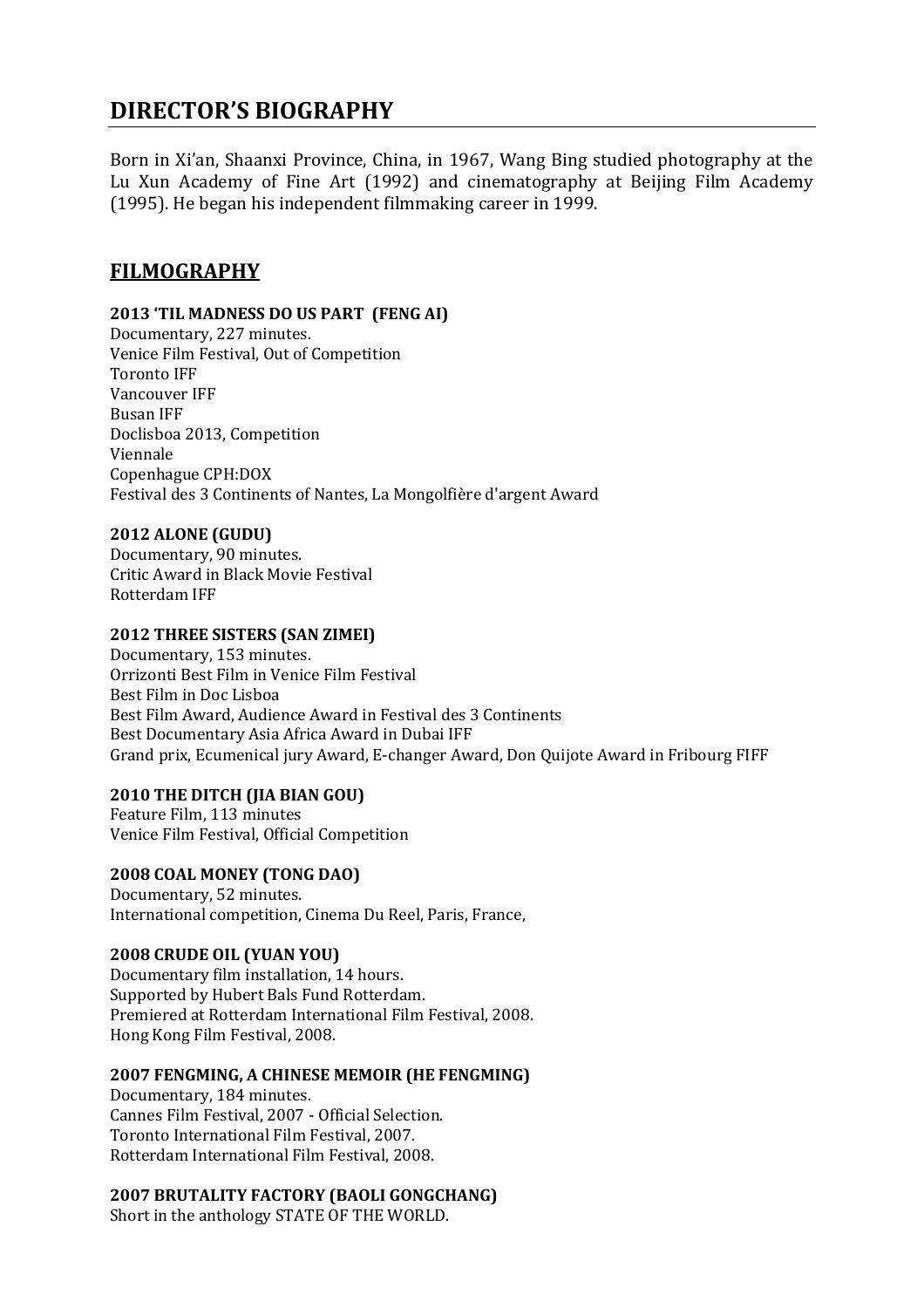Cannes Film Festival, 2007 - Directors' Fortnight.

#### **1999 - 2003 WEST OF THE TRACKS (TIE XI QU)**

Documentary in three parts, 554 minutes. Part 1: RUST *(244 minutes)* Part 2: REMNANTS *(178 minutes)* Part 3: RAILS *(132 minutes)* Lisbon International Documentary Festival, 2002 *(Grand Prize)* Marseille Festival of Documentary Film, 2003 *(Grand Prize)* Three Continents Nantes Film Festival, 2003*(Golden Balloon, documentary section)* Yamagata International Documentary Festival, 2003 (Robert and Frances Flaherty Prize)